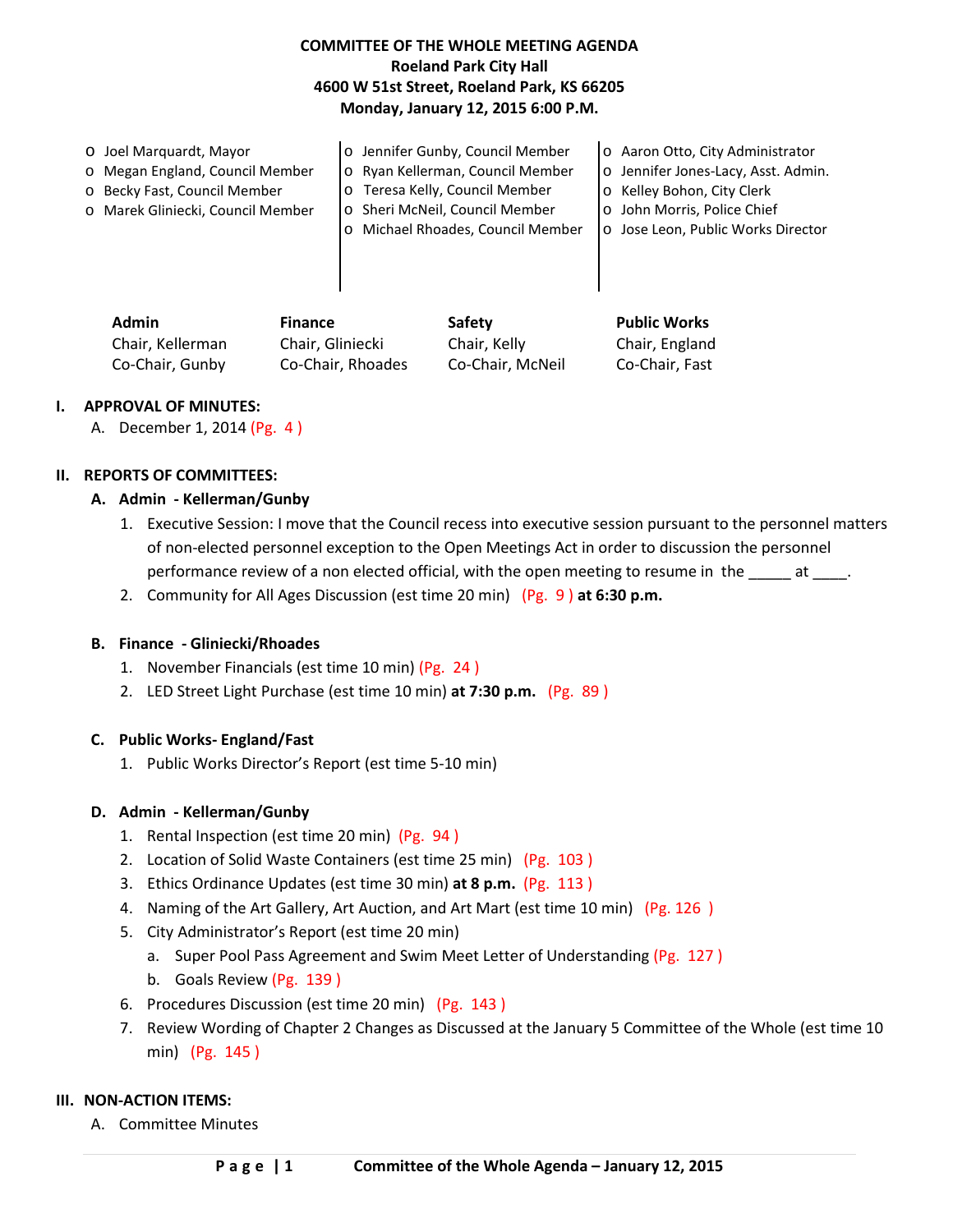- 1. Sustainability (Pg. 177 )
- B. Pending Items
	- 1. Possible modifications to Chapter 16
	- 2. Granada Park Improvements
	- 3. Property Maintenance Appeals Board
	- 4. Right of Way ordinance updates
	- 5. Purchase Policy Updates
	- 6. Agenda Management System
	- 7. Public Safety Update
	- 8. Commerce Bank Traffic Study

IV. **ADJOURN**

# **Welcome to this meeting of the Committee of the Whole of Roeland Park. Below are the Procedural Rules of the Committee**

The governing body encourages citizen participation in local governance processes. To that end, and in compliance with the Kansas Open meetings Act (KSA 45-215), you are invited to participate in this meeting. The following rules have been established to facilitate the transaction of business during the meeting. Please take a moment to review these rules before the meeting begins.

A. **Audience Decorum.** Members of the audience shall not engage in disorderly or boisterous conduct, including but not limited to; the utterance of loud, obnoxious, threatening, or abusive language; clapping; cheering; whistling; stomping; or any other acts that disturb, disrupt, impede, or otherwise render the orderly conduct of the Committee of the Whole meeting unfeasible. Any member(s) of the audience engaging in such conduct shall, at the discretion of the City Council President (Chair) or a majority of the Council Members, be declared out of order and shall be subject to reprimand and/or removal from the meeting. Please turn off all cellular telephones, pagers and beepers and other noise-making devices or turn them to "silent mode" before the meeting begins.

B. Public Comment Request to Speak Form. The request form's purpose is to have a record for the City Clerk. Members of the public may address the Committee of the Whole at the beginning of an agenda topic; however, no person shall address the Committee of the Whole without first being recognized by the Chair or Committee Chair. Any person wishing to speak at the beginning of an agenda topic, shall first complete a Request to Speak form and submit this form to the City Clerk before discussion begins on that agenda topic.

C. Purpose. The purpose of addressing the Committee of the Whole is to communicate formally with the governing body with a question or comment regarding matters that are on the Committee's agenda.

D. Speaker Decorum. Each person addressing the Committee of the Whole, shall do so in an orderly, respectful, dignified manner and shall not engage in conduct or language that disrupts, disturbs, maligns, upsets, or otherwise impedes the orderly conduct of the committee meeting. Any person, who so disrupts the meeting shall, at the discretion of the City Council President (Chair) or a majority of the Council Members, be declared out of order and shall be subject to reprimand and/or removal from the meeting.

E. Time Limit. In the interest of fairness to other persons wishing to speak and to other individuals or groups having business before the Committee of the Whole, each speaker shall limit comments to two minutes per agenda item. If a large number of people wish to speak, this time may be shortened by the Chair so that the number of persons wishing to speak may be accommodated within the time available.